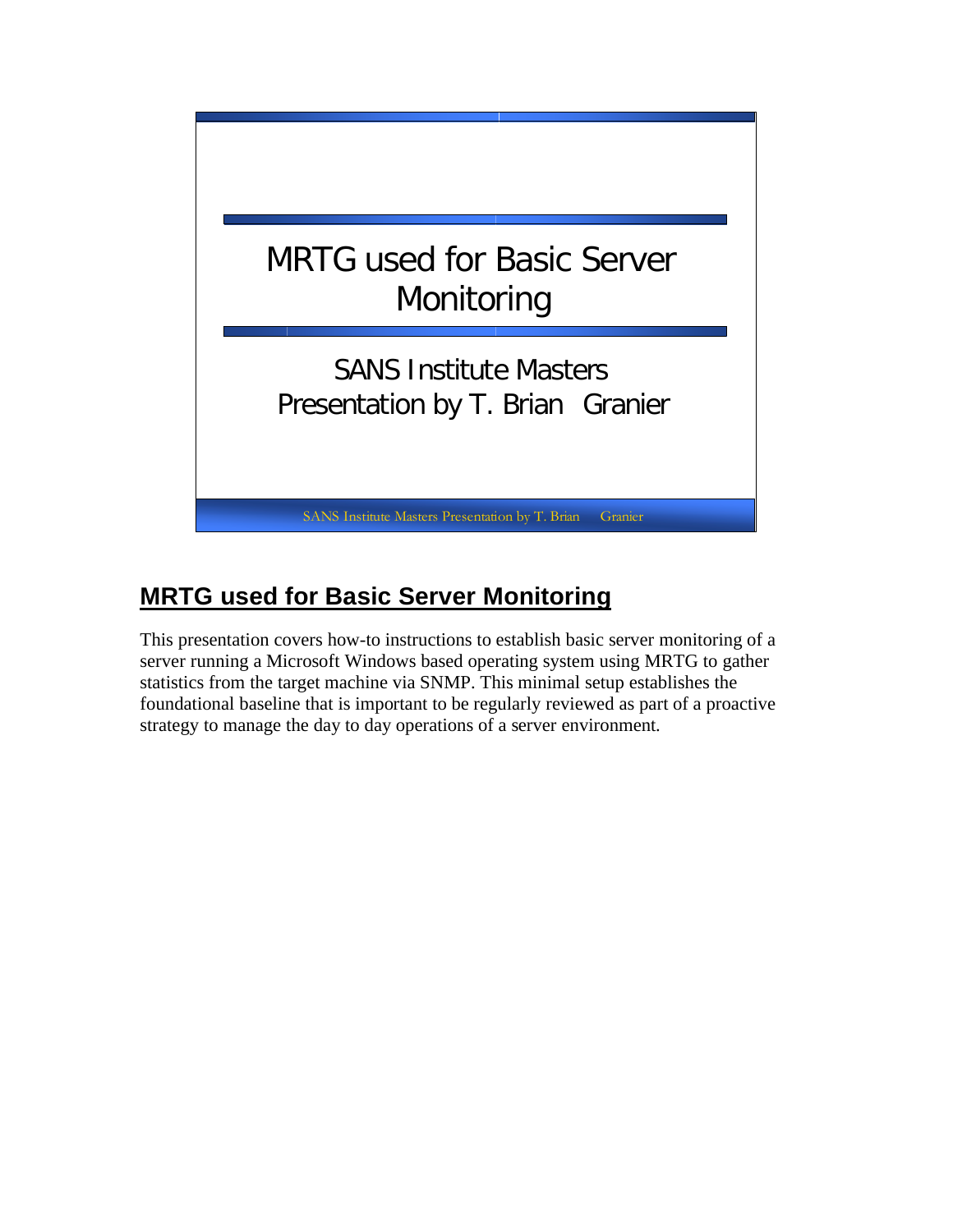

# **MRTG for Basic Server Monitoring – Outcome Statement**

**The Student Will understand what general steps are required to setup MRTG, how to configure SNMP on a Windows Server, how to setup SNMP-Informant, and how to use snmpwalk and snmpget in order to complete templates for monitoring disk, cpu, memory and network utilization against a Windows server using MRTG.**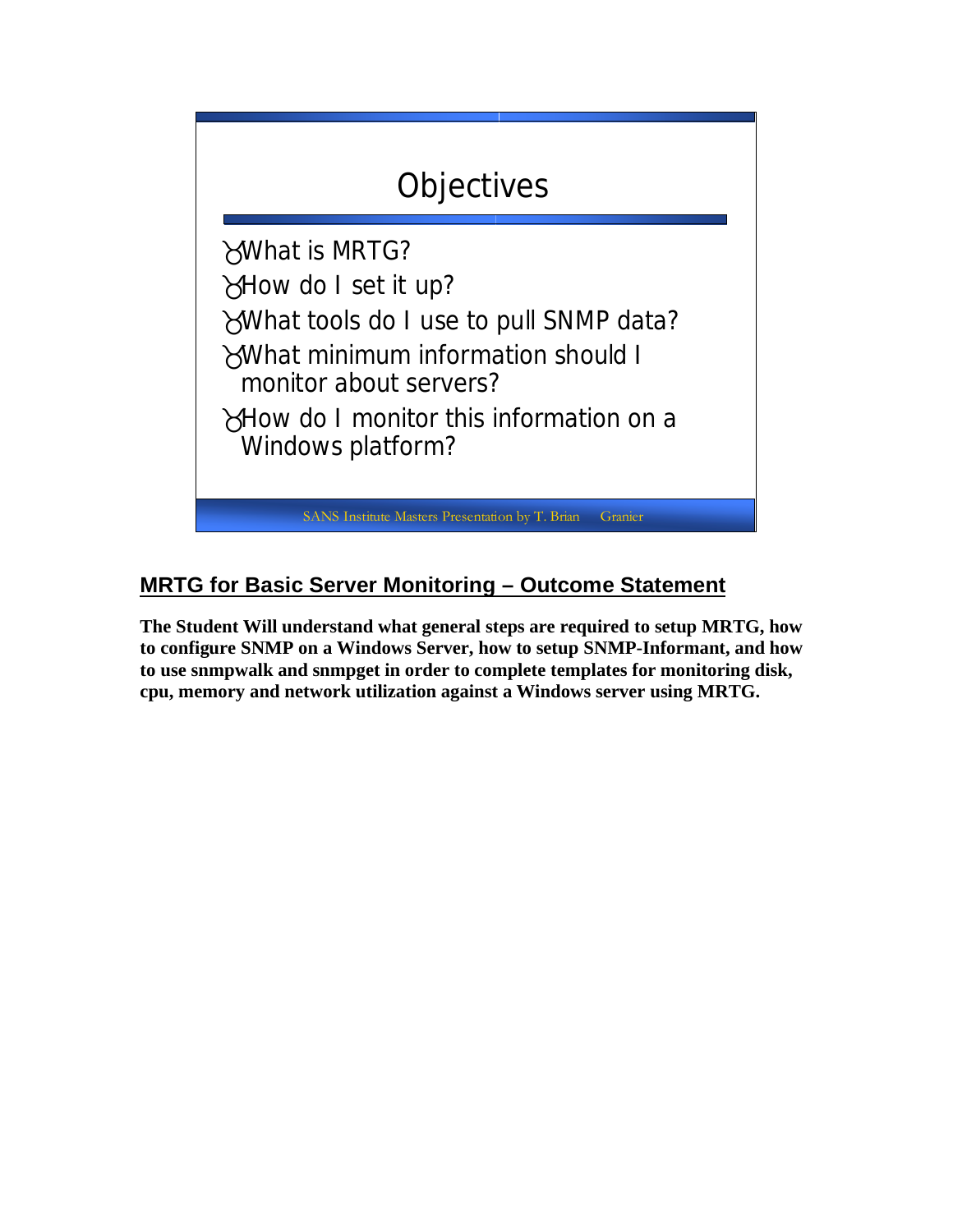

## **What is MRTG?**

Multi Router Traffic Grapher (MRTG) is a tool that was created by Tobias Oetiker. The original purpose of this tool was to provide a convenient method to gather statistics from routers via SNMP and present them in an easy to understand graphical format through a web server. However, the tool quickly expanded to be a general purpose tool by which any information that can be represented in a machine readable numerical format can be captured and displayed. This works through traditional SNMP data gathering techniques, but also through custom scripts that can be created to present the information to MRTG in a manner it can understand, record and display.

After some time, MRTG began to demonstrate some operational issues with respect to inefficient methods of creating the graphs and having no theoretical cap on the size of the log files. To address these concerns, and many others, Tobias designed and built a tool that works in conjunction with MRTG called RRDTool. This set of code allows for on demand image creation and a fixed size logfile to help control disk space utilization by the application.

More details about MRTG and RRDTool can be found at http://www.mrtg.org and http://www.rrdtool.org respectively.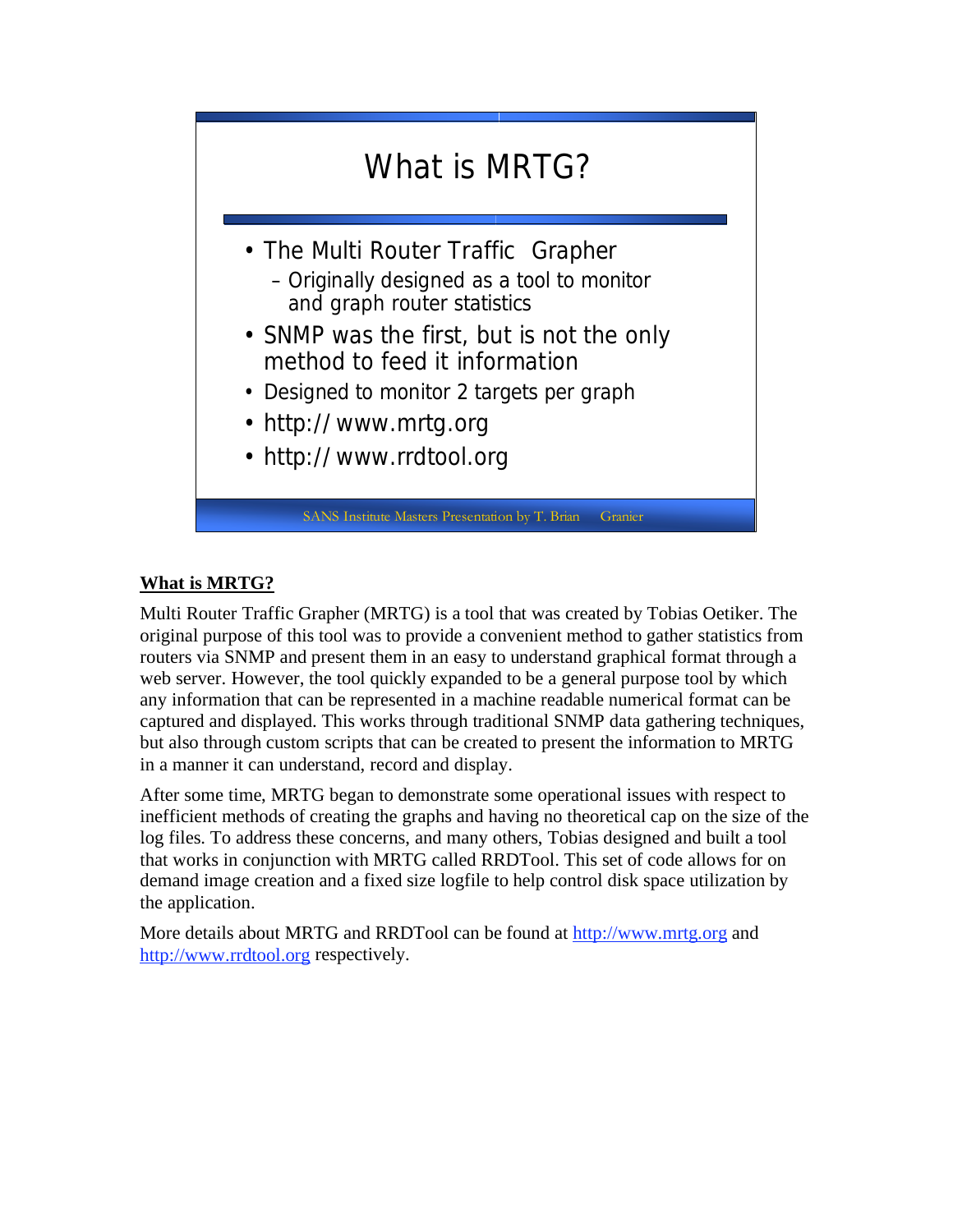

## **How do I setup MRTG?**

Before we can begin setting up server elements to be tracked with MRTG, the base MRTG server must be up and running. It is possible to get MRTG up and functioning on both \*nix based systems and on Windows based platforms. However, experience has taught me that you quickly run into performance based problems when you start to heavily use MRTG from a Windows based platform. For that reason, it is strongly recommended to run it from a \*nix based platform. The remainder of the how-to steps in this presentation will assume that this was the chosen method.

The fundamental steps for installation are identified in the slide above, but more thorough details are available off of the main MRTG/RRDTool sites that give highly detailed step by step instructions. Furthermore, a somewhat outdated, but nevertheless even more thorough set of instructions on how to setup an MRTG server from scratch, including OS installation and configuration changes made with security in mind is available at http://www.giac.org/certified\_professionals/practicals/GCUX/0227.php.

After MRTG has been installed and setup, the remainder of the effort involves setting up systems to be monitored and modifying configuration files. As changes are made to configuration files, MRTG will need to be stopped and restarted to read the new settings. For purpose of this presentation, it will be assumed that MRTG is being run in daemon mode. Given that expectation, the following instructions give a basic understanding of how to halt and re-launch MRTG:

more /var/mrtg/config/<configfilename>.pid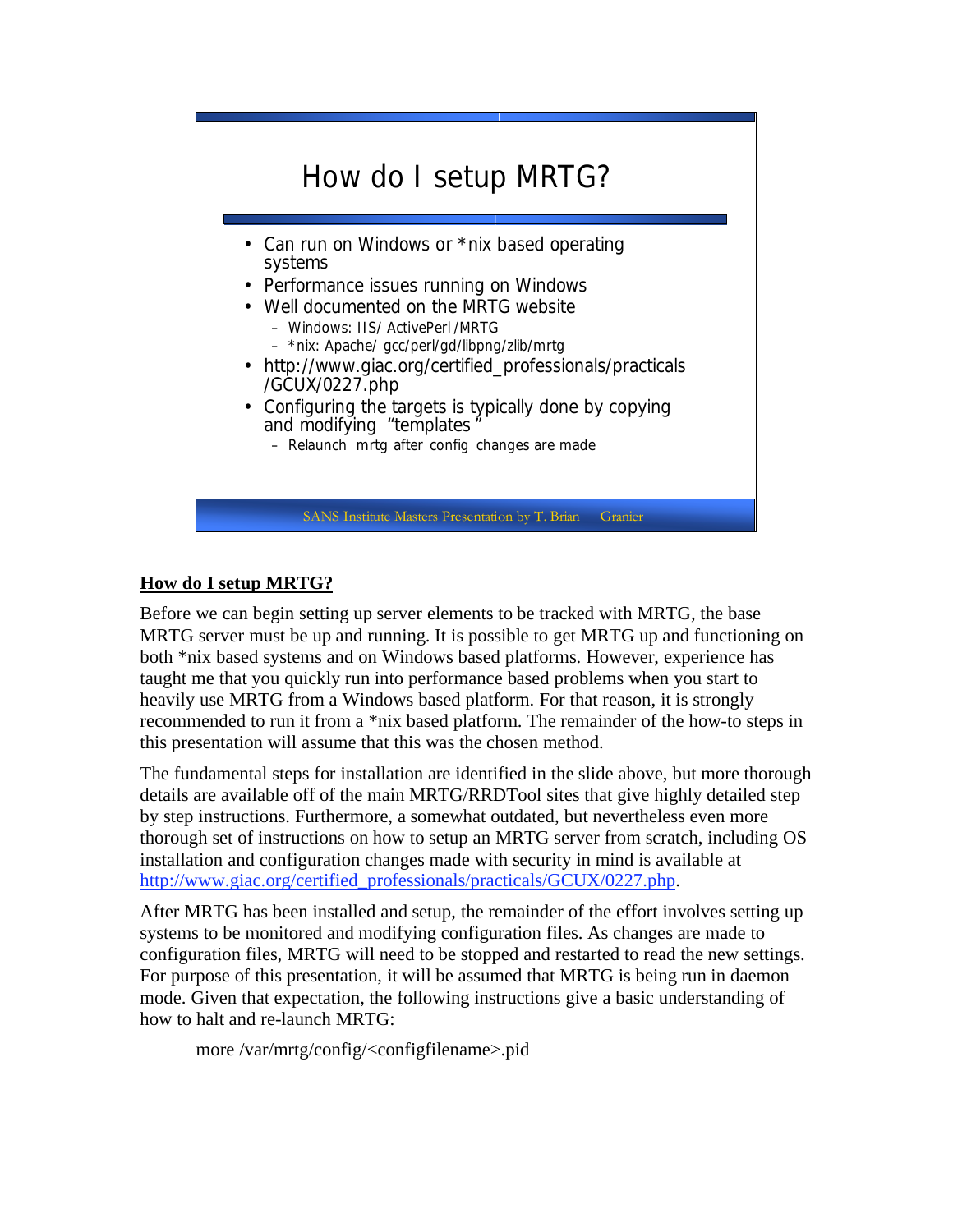This will provide a process id that the current process is running by. Next, issue the command:

kill -9 #####;perl /usr/local/mrtg-2/bin/mrtg /var/mrtg/config/<configfilename>.cfg ##### needs to be replaced with the number shown from the "more" command above.

If the kill works, you will both kill and restart the application and receive the following message:

Daemonizing MRTG …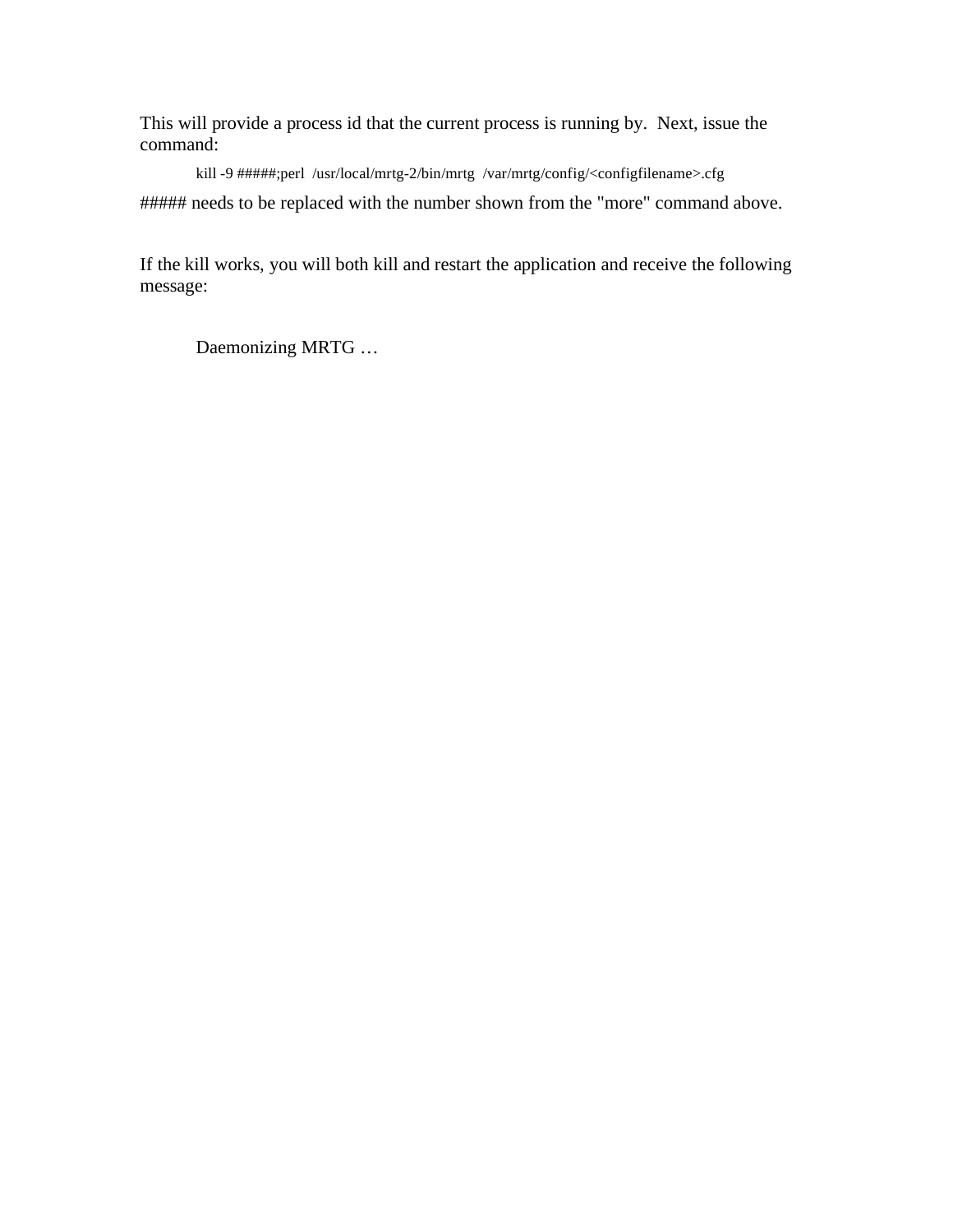

## **What tools do I use to pull SNMP data?**

Snmpget and snmpwalk are the most direct ways to query snmp data from a command line. There are Unix and Windows versions of this tool available. However, there are slight differences between implementations and versions such that the results will report slightly different or the command line will vary between versions. Snmpget is typically used when you know the full OID of the data you want to query. Snmpwalk is useful when you want to view the OID tree beginning at a previously determined value. This is especially useful in learning what values are available after a certain point in the OID structure if you don't know the complete OID value for the data you want. We will be using both of these tools to gather the necessary information for the MRTG configuration file in this presentation.

For those who are more graphically inclined, there are also numerous GUI based Windows applications that will make it easier to query SNMP data.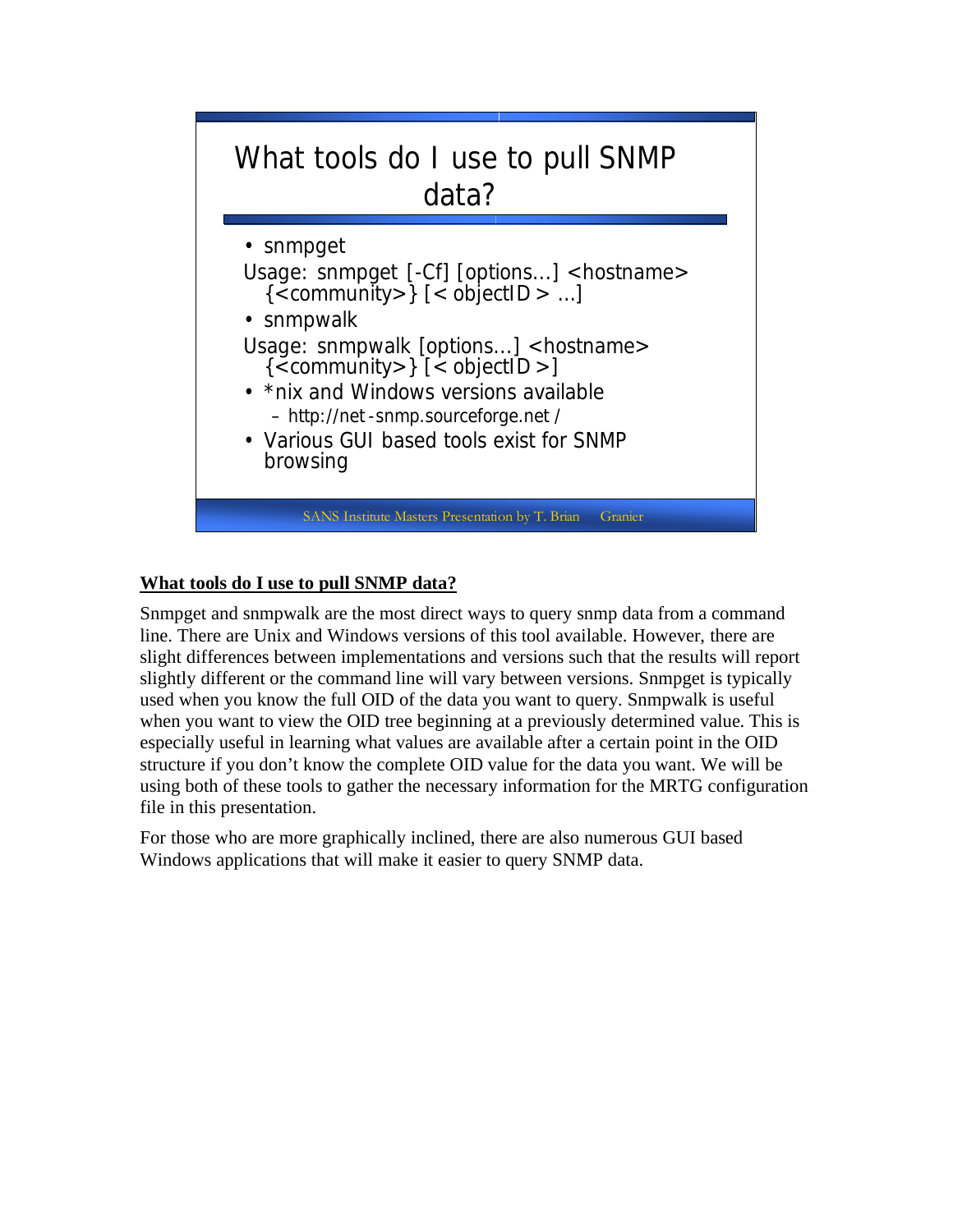

#### **What minimum information should I monitor about servers?**

The minimum information that should be monitored on most servers are disk space usage, memory utilization, cpu utilization and network utilization. There are many more useful statistics that might apply to a specific server or environment, but from an operational perspective, these minimum details are going to be useful for day to day utilization and help establish a baseline to understand the normal operating parameters of the systems we are responsible for managing and to provide early warning indicators for when a system is going to exceed its hardware capacity.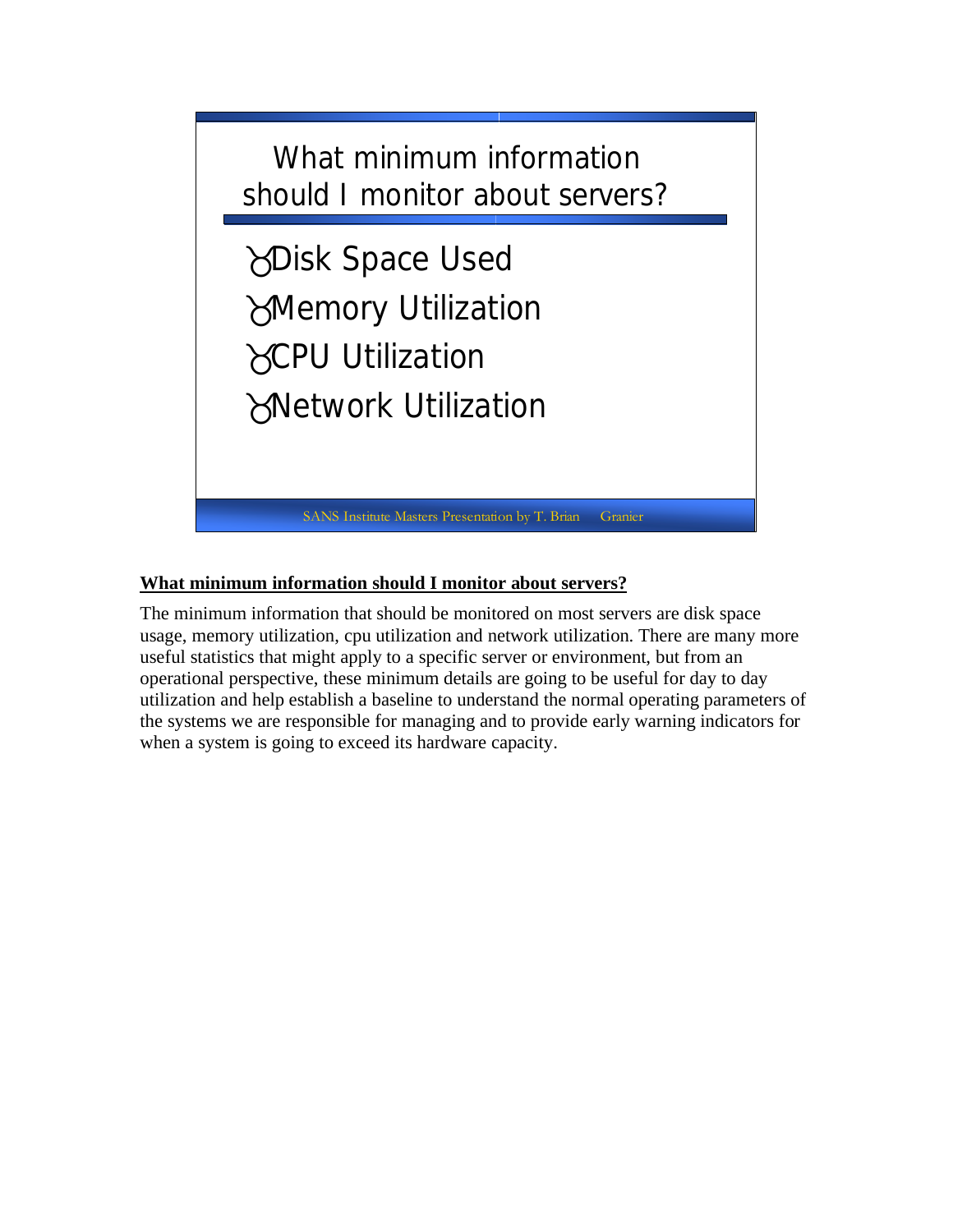

#### **SNMP-Informant**

In order to begin querying a Windows server via SNMP to gather useful statistics, the SNMP service needs to be turned on and properly configured. To do this, open the "Services" administrative tool and locate the SNMP Server. Ensure that the service is set to automatically start.

|                                                                                           | <b>SNMP Service Properties (Local Computer)</b>                                                 |  |
|-------------------------------------------------------------------------------------------|-------------------------------------------------------------------------------------------------|--|
|                                                                                           | General   Log On   Recovery   Agent   Traps   Security   Dependencies                           |  |
| Service name:                                                                             | <b>SNMP</b>                                                                                     |  |
| Display name:                                                                             | SNMP Service                                                                                    |  |
| Description:                                                                              | Enables Simple Network Management Protocol<br>(SNMP) requests to be processed by this computer. |  |
| Path to executable:<br>C:\WINDOWS\System32\snmp.exe                                       |                                                                                                 |  |
| Startup type:                                                                             | Automatic                                                                                       |  |
| Service status:                                                                           | Started                                                                                         |  |
| Start                                                                                     | Stop<br>Pause<br><b>Resume</b>                                                                  |  |
| You can specify the start parameters that apply when you start the service.<br>from here. |                                                                                                 |  |
| Start parameters:                                                                         |                                                                                                 |  |
|                                                                                           | OK<br>Cancel<br>Apply                                                                           |  |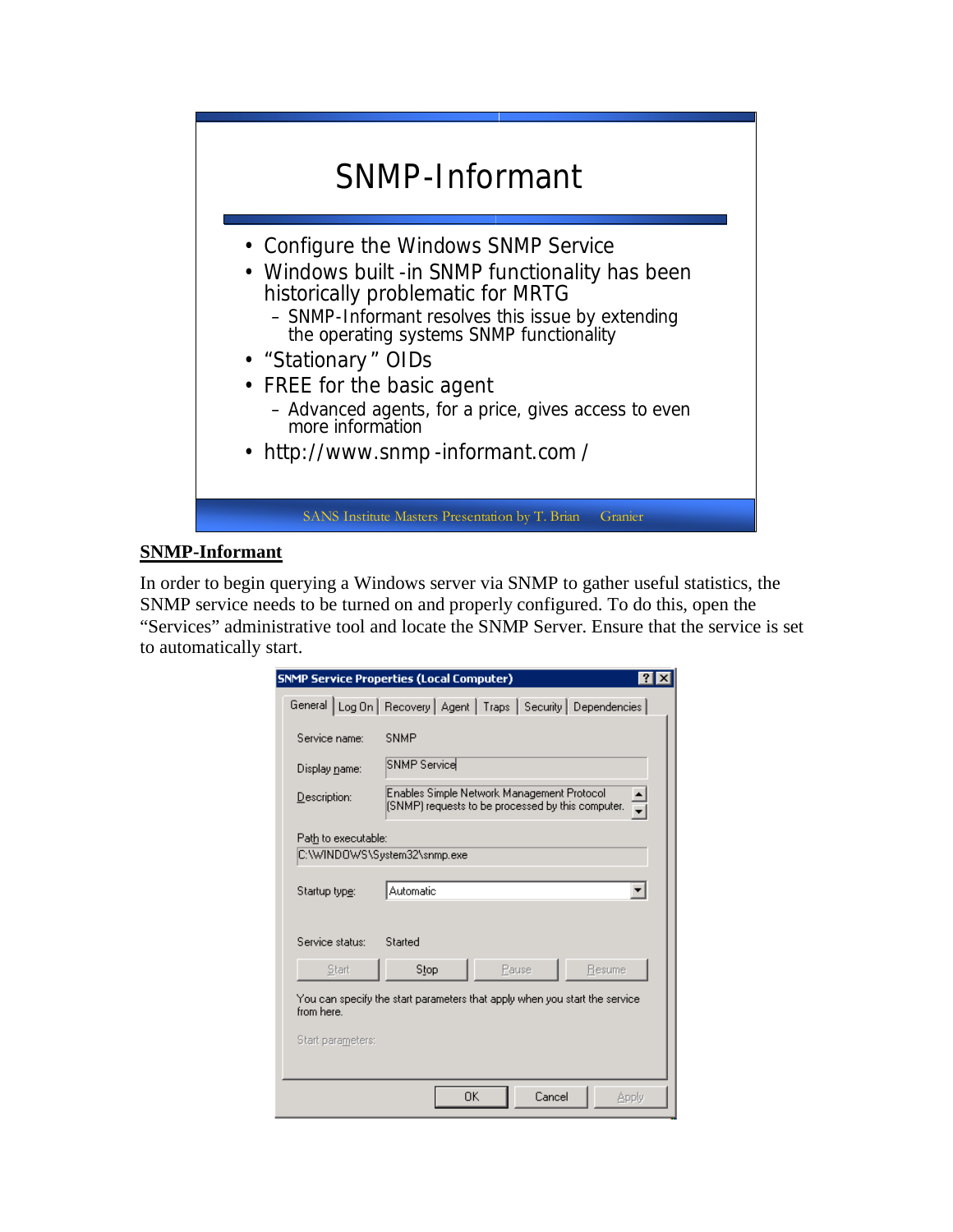Check the security tab and ensure that there is a Read only (at minimum) community name that has been created for the server. Finally, either select the "Accept SNMP packets from any host" option or ensure that authorized systems from which SNMP queries will come from are entered in the box beneath "Accept SNMP packets from these hosts".

| <b>SNMP Service Properties (Local Computer)</b><br> 2                                                                                              |  |  |  |
|----------------------------------------------------------------------------------------------------------------------------------------------------|--|--|--|
| Security Dependencies<br>General Log On Recovery Agent Traps                                                                                       |  |  |  |
| $\overline{\nabla}$ Send authentication trap<br>Accepted community names<br>Community<br><b>Rights</b><br>SomethingHardToGuess<br><b>READ ONLY</b> |  |  |  |
| Add<br>Edit<br>Remove<br>G.<br>Accept SNMP packets from any host<br>Accept SNMP packets from these hosts<br>О                                      |  |  |  |
| Edjt<br>Add<br>Remove                                                                                                                              |  |  |  |
| OΚ<br>Cancel<br>Apply                                                                                                                              |  |  |  |

While you can begin querying some basic data through SNMP once this step has been done, historically there has been an issue where the specific OIDs that are important to query against a Microsoft system for hardware details changes due to reboots, patch levels or other seemingly arbitrary events. To counteract this problem, the basic version of snmp-informant (free) needs to be installed. By doing this, we ensure that the OIDs that we will be monitoring with MRTG via SNMP will remain constant. SNMP-Informant can be downloaded from http://www.snmp-informant.com.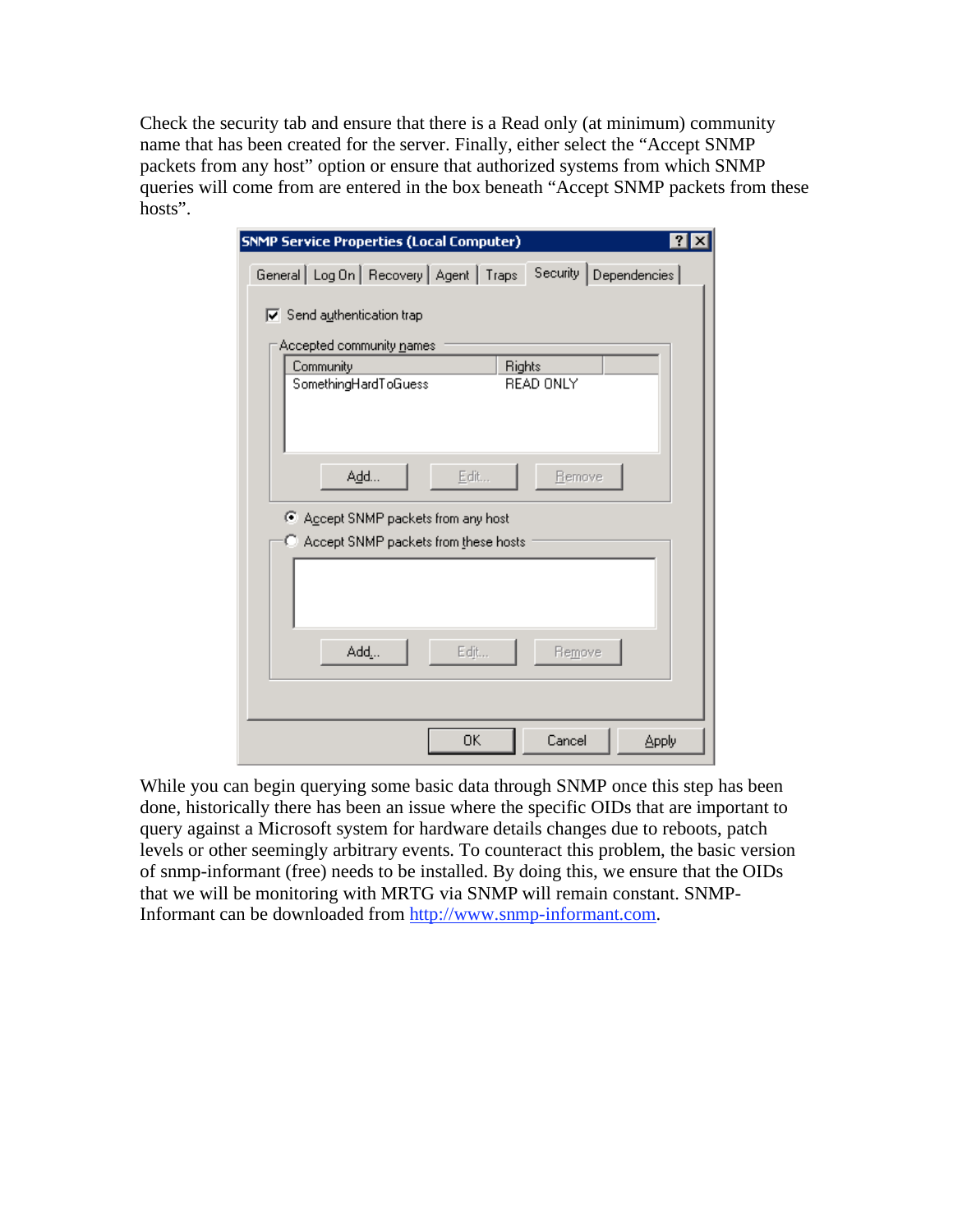

#### **Monitoring Setup – Disk Information**

Now we will begin demonstrating specific templates and how to complete them. The template on this slide covers disk utilization. Before completing the template, some setup has to be done on the system to enable disk utilization statistics and some information needs to be obtained from the system using snmpwalk.

We will want to be able to get disk utilization statistics from the system. In order to do so, the "diskperf -y" command needs to be issued from a command line. The system will need to be rebooted after this command has been issued in order to take effect. Unfortunately, SNMP Informant is sometimes unable to register the fact that the command has been issued upon initial install. If the snmpwalk command returns no information, then issue the command diskperf -n and reboot, then diskperf -y and reboot.

The following snmpwalk command will be used to gather the necessary information to complete the provided template:

snmpwalk  $\langle$ ip address $>$  $\langle$ community name $>$ .1.3.6.1.4.1.9600.1.1.1.1.1.1.1.1

In normal circumstances, you should be returned a list of drive letters. Here is an example output:

enterprises.9600.1.1.1.1.1.2.**67.58** = "C:" enterprises.9600.1.1.1.1.1.2.**68.58** = "D:" enterprises.9600.1.1.1.1.1.2.**69.58** = "E:" enterprises.9600.1.1.1.1.1.6.95.84.111.116.97.108 = "\_Total«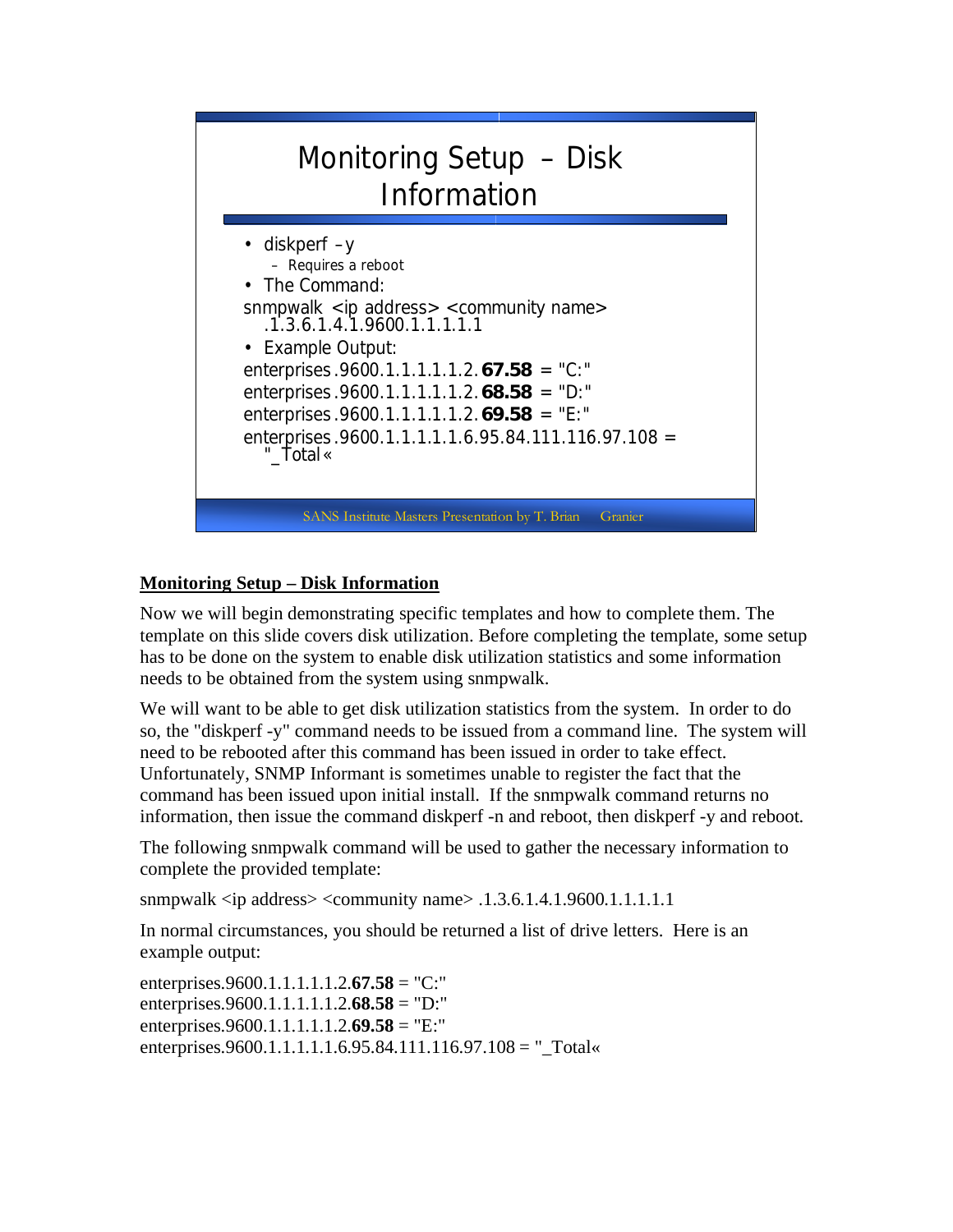In this case, this system has three physical hard drives with volume letters of C, D and E. These will all be monitored. However, recall that MRTG is designed to monitor two data-points per each target configuration. To address this issue, be aware that the template will be used twice, with the first completion graphics drives C and D and the second template graphing drive E twice.

Here is the template that we will be using for Disk utilization:

Target[DSK#<host>]: 100 -.1.3.6.1.4.1.9600.1.1.1.1.5.2.??.??&.1.3.6.1.4.1.9600.1.1.1.1.5.2.??.??:<SNMP Community $\geq$ @ $\lt$ ip address $>$ MaxBytes[DSK#<host>]: 100 Options[DSK#<host>]: growright, gauge, nopercent YLegend[DSK#<host>]: <host> Disk usage ShortLegend[DSK#<host>]: % Legend1[DSK#<host>]: ! Drive % Used Legend2[DSK#<host>]: ! Drive % Used Legend3[DSK#<host>]: Legend4[DSK#<host>]: LegendI[DSK#<host>]: ! Drive LegendO[DSK#<host>]: ! Drive Title[DSK#<host>]: <host> Disk Utilization PageTop[DSK#<host>]: <H1><host> Disk Utilization</H1>

Modify the template as follows based upon the output from the snmpwalk command:

- Replace ?.? with the last two numbers from the lines shown from the snmpwalk.
- Replace the # sign as follows:
	- $\circ$  # is not present for the first config file set
	- $\circ$  # is 2 for the second (for 3 or more disk drives)
	- $\circ$  # is 3 for the third (for 5 or more disk drives)
	- o Etc…
- <hostid> will match the host id of the system
- Replace <host> with the host name. Replace ! with the appropriate drive letters from the snmpwalk command.
- Replace <SNMP Community> with the appropriate community name
- Replace <ip address> with the appropriate IP address.

In order to illustrate what is being explained here, let's review the example output from snmpwalk above:

Example: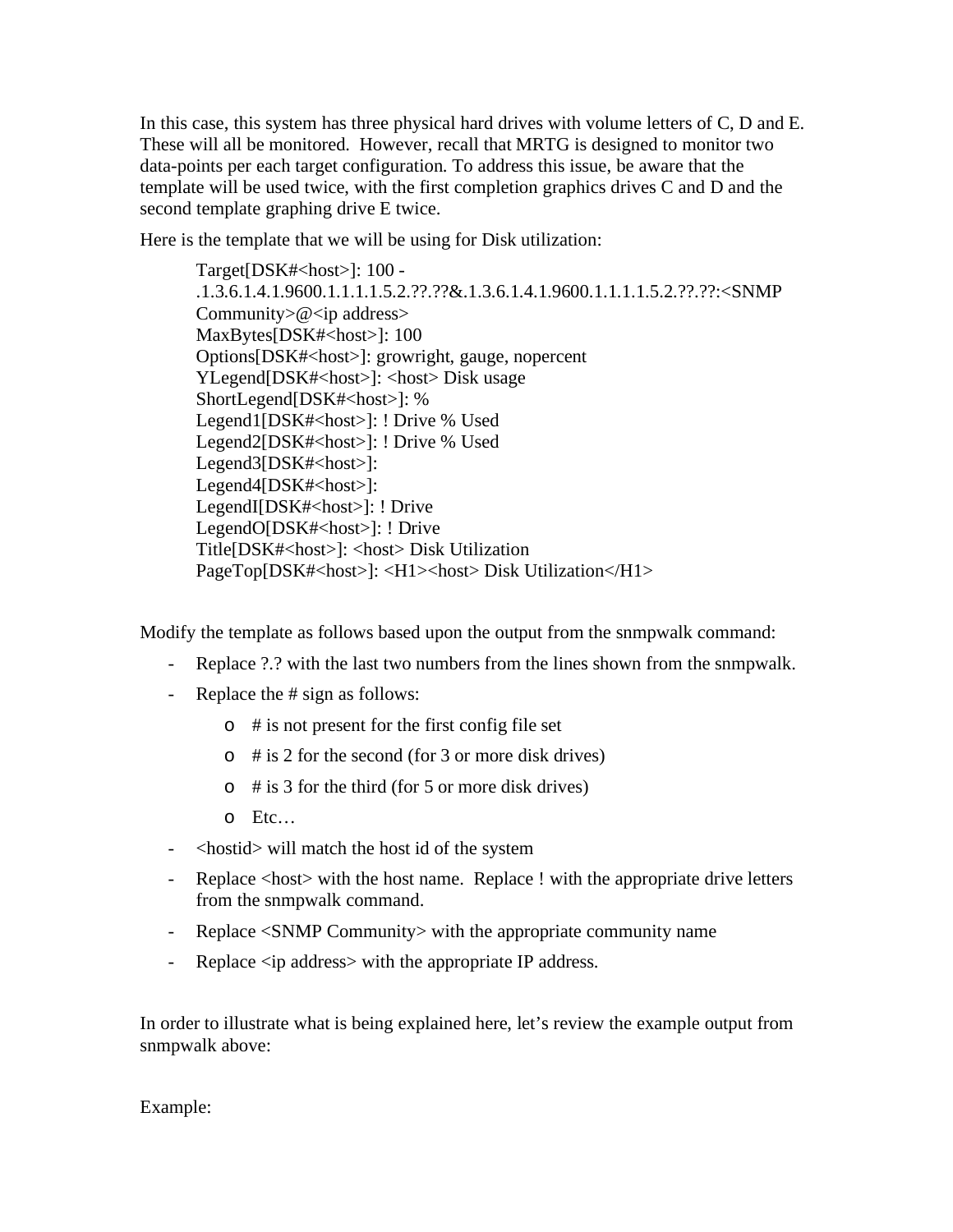#snmpwalk 1.1.1.1 somecommunity .1.3.6.1.4.1.9600.1.1.1.1.1 enterprises.9600.1.1.1.1.1.2.**67.58** = "C:" enterprises.9600.1.1.1.1.1.2.**68.58** = "D:" enterprises.9600.1.1.1.1.1.2.**69.58** = "E:" enterprises.9600.1.1.1.1.1.6.95.84.111.116.97.108 = " $Total$ 

For host 'WebServer' the resulting configuration would be:

Target[DSKWEBSERVER]: 100 - 1.3.6.1.4.1.9600.1.1.1.1.5.2.67.58&.1.3.6.1.4.1.9600.1.1.1.1.5.2.68.58:somecomm unity @ 1.1.1.1 MaxBytes[DSKWEBSERVER]: 100 Options[DSKWEBSERVER]: growright, gauge, nopercent YLegend[DSKWEBSERVER]: WEBSERVER Disk usage ShortLegend[DSKWEBSERVER]: % Legend1[DSKWEBSERVER]: C Drive % Used Legend2[DSKWEBSERVER]: D Drive % Used Legend3[DSKWEBSERVER]: Legend4[DSKWEBSERVER]: LegendI[DSKWEBSERVER]: C Drive LegendO[DSKWEBSERVER]: D Drive Title[DSKWEBSERVER]: WEBSERVER Disk Utilization PageTop[DSKWEBSERVER]: <H1>WEBSERVER Disk Utilization</H1>

#### AND

Target[DSK2WEBSERVER]: 100 - 1.3.6.1.4.1.9600.1.1.1.1.5.2.69.58&.1.3.6.1.4.1.9600.1.1.1.1.5.2.69.58:somecomm unity@1.1.1.1 MaxBytes[DSK2WEBSERVER]: 100 Options[DSK2WEBSERVER]: growright, gauge, nopercent YLegend[DSK2WEBSERVER]: WEBSERVER Disk usage ShortLegend[DSK2WEBSERVER]: % Legend1[DSK2WEBSERVER]: E Drive % Used Legend2[DSK2WEBSERVER]: E Drive % Used Legend3[DSK2WEBSERVER]: Legend4[DSK2WEBSERVER]: LegendI[DSK2WEBSERVER]: E Drive LegendO[DSK2WEBSERVER]: E Drive Title[DSK2WEBSERVER]: WEBSERVER Disk Utilization PageTop[DSK2WEBSERVER]: <H1>WEBSERVER Disk Utilization</H1>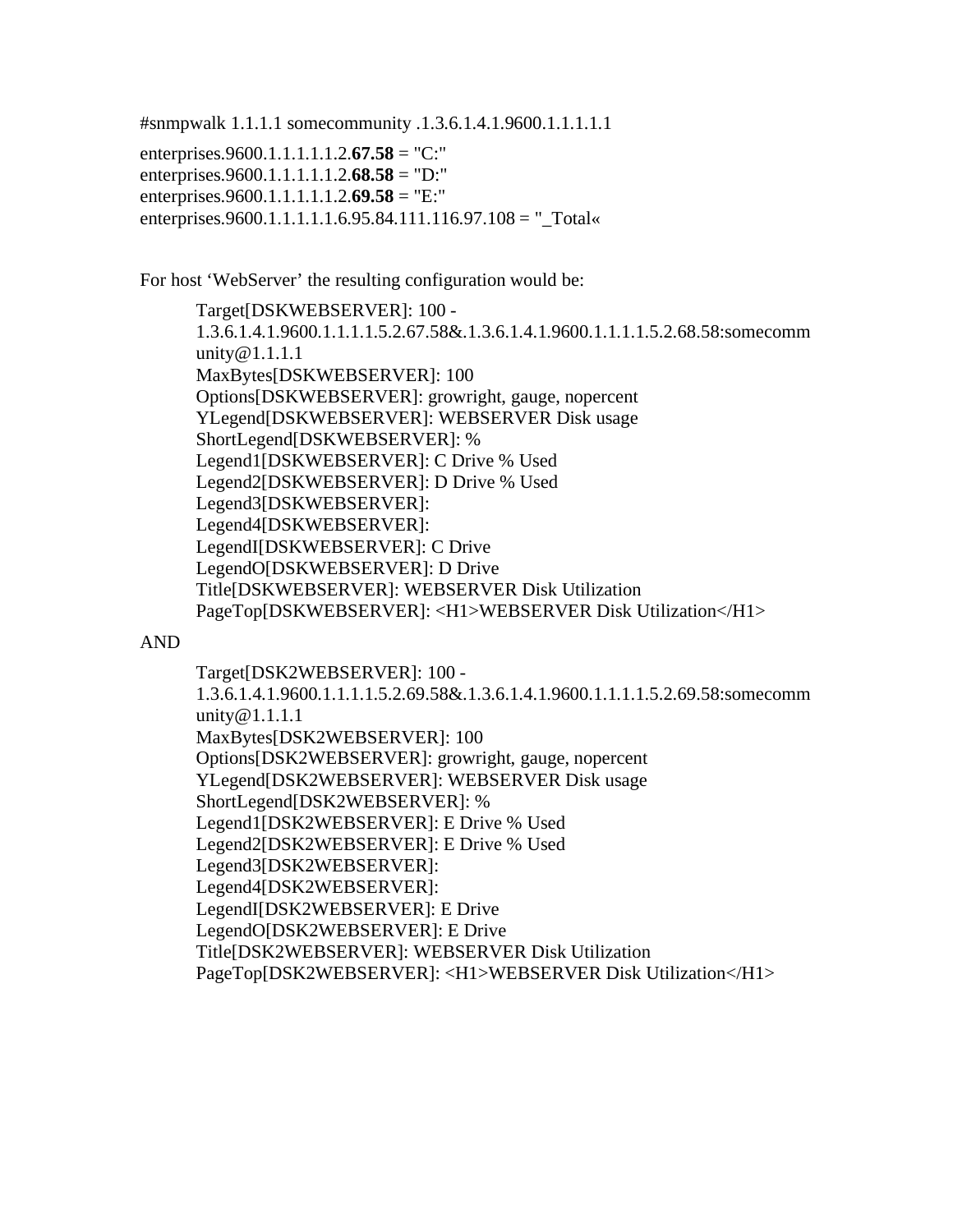

## **Disk Utilization – What to look for**

The main reason we will track disk utilization is to identify when a system will be running out of disk capacity. Ideally, a system should generally not exceed 80% utilization. Once it does, plans should be made to either increase the disk capacity or to remove old files that no longer need to be stored on the disk. By monitoring baseline graphs that show disk utilization statistics over a long period of time, it becomes easier to predict when these capacity issues will become an issue and to take action before they affect the operational capability of a system.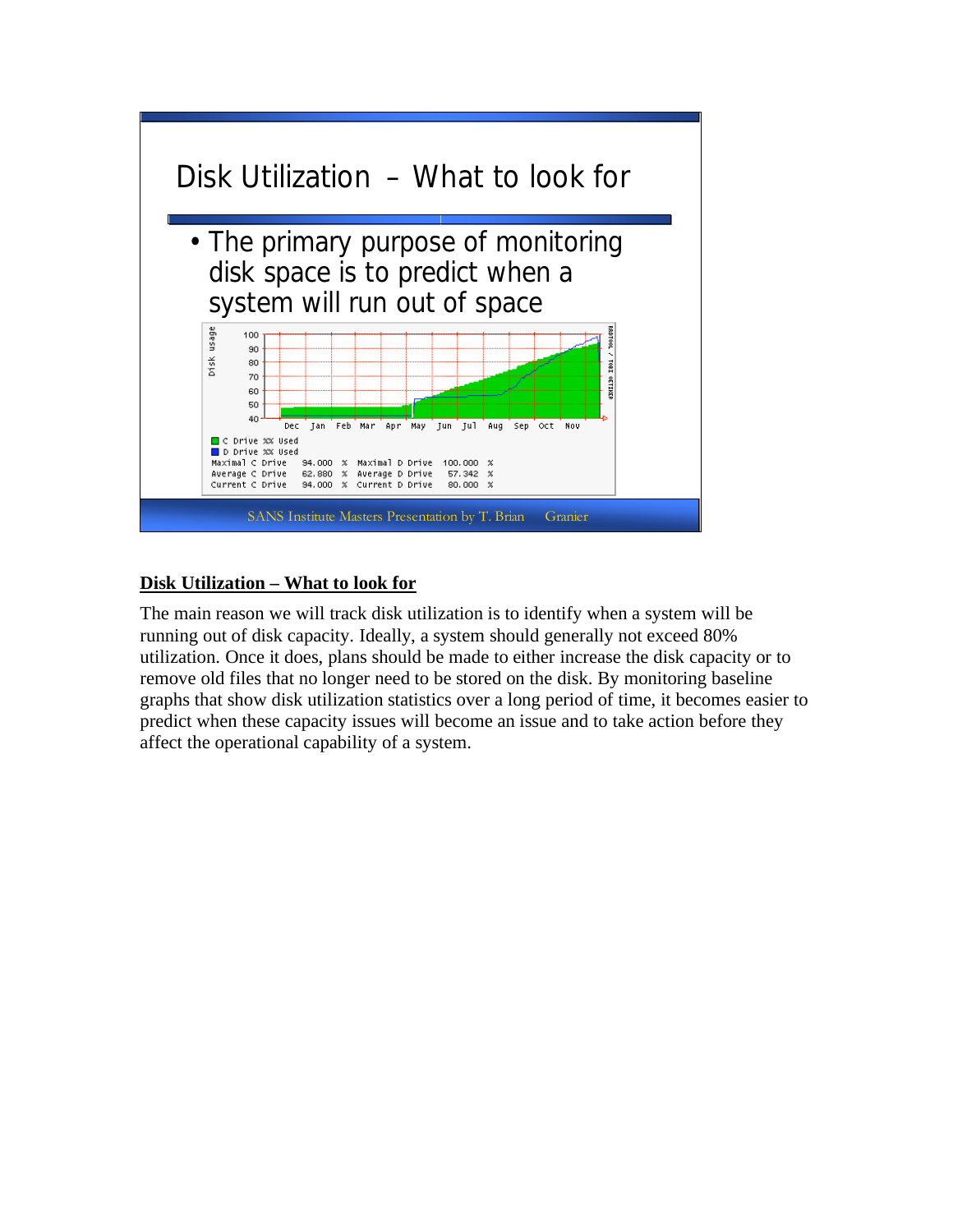

## **Monitoring Setup – Memory Utilization**

Completing a template for memory utilization is a bit easier. The only thing that needs to be determined is an estimate of the amount of memory in the system. This is done by issued the following two commands:

```
snmpget <IP Address> <SNMP Community> .1.3.6.1.4.1.9600.1.1.2.4.0 
snmpget <IP Address> <SNMP Community> .1.3.6.1.4.1.9600.1.1.2.1.0
```
The first value is the used memory (included physical and virtual memory) and the second value is the available memory. Add the two values to get your total… $x + y =$ VALUE.

The following template can then be filled out:

```
Target[MEM<host>]:
.1.3.6.1.4.1.9600.1.1.2.4.0&.1.3.6.1.4.1.9600.1.1.2.1.0:<SNMP 
Community>@<IP Address> 
MaxBytes[MEM<host>]: <2 x VALUE>
Options[MEM<host>]: growright, gauge, nopercent 
YLegend[MEM<host>]: <host> Memory Usage
Legend1[MEM<host>]: Used Mem:
Legend2[MEM<host>]: Free Mem:
Legend3[MEM<host>]:
Legend4[MEM<host>]:
LegendI[MEM<host>]: Used :
LegendO[MEM<host>]: Free :
```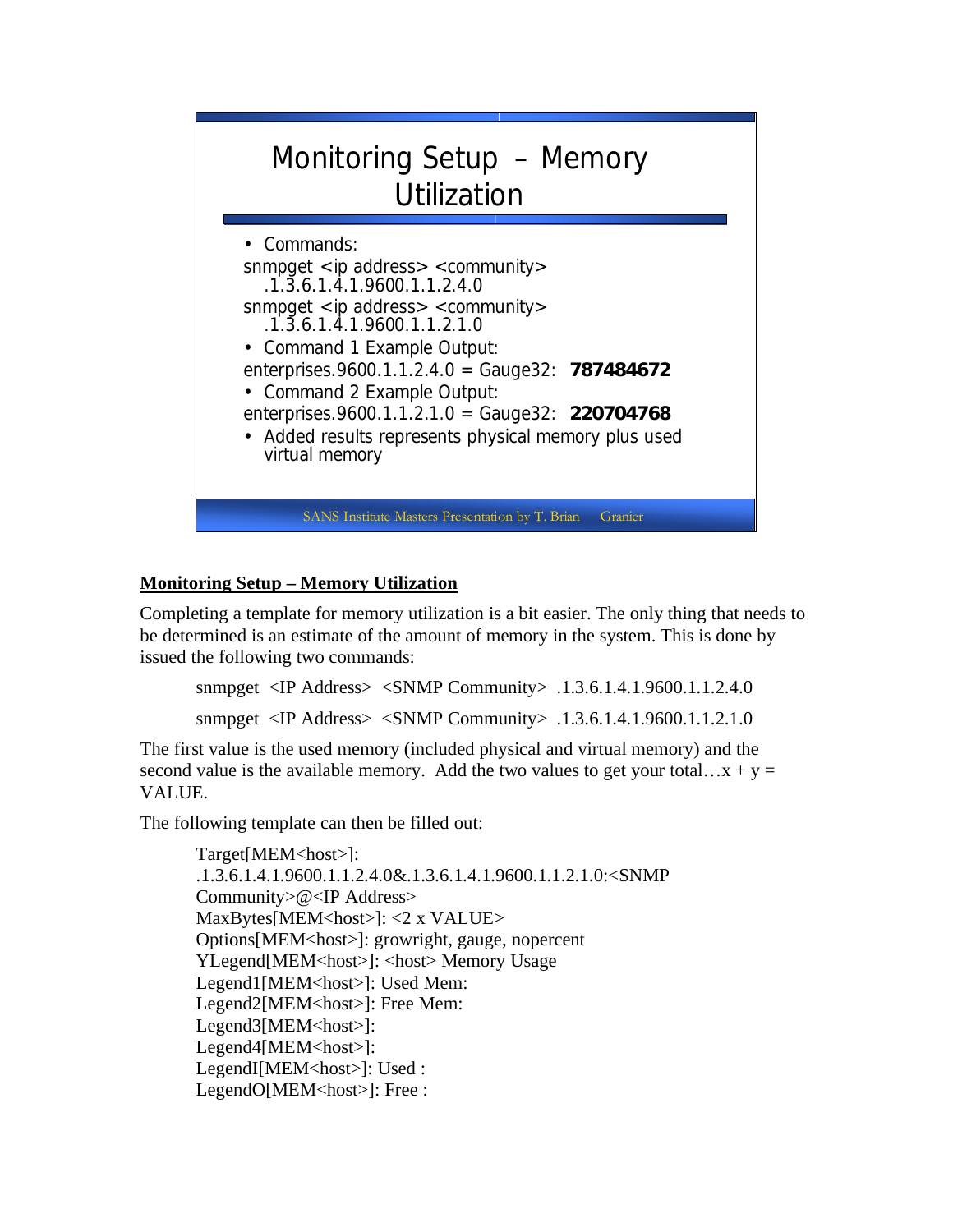Title[MEM<host>]: <host> Memory Usage PageTop[MEM<host>]: <H1><host> Memory Usage</H1>

Modify the template as follows based upon the output from the snmpget commands:

- Replace <ip address> with the appropriate IP address
- Replace <host> with the hostname for the system.
- Replace  $\leq 2$  x value with the numerical sum of the values obtained from the snmpget commands above multipled by 2.
- Replace <SNMP Community> with the appropriate value.

Given the following example output:

#snmpget 1.1.1.1 somecommunity .1.3.6.1.4.1.9600.1.1.2.4.0 enterprises.9600.1.1.2.4.0 = Gauge32: **787484672**  #snmpget 1.1.1.1 somecommunity .1.3.6.1.4.1.9600.1.1.2.1.0 enterprises.9600.1.1.2.1.0 = Gauge32: **220704768**

The template for WebServer would be filled out at follows:

Target[MEMWebServer]: .1.3.6.1.4.1.9600.1.1.2.4.0&.1.3.6.1.4.1.9600.1.1.2.1.0:somecommunity@1.1.1.1 MaxBytes[MEMWebServer]: 2016378880 Options[MEMWebServer]: growright, gauge, nopercent YLegend[MEMWebServer]: WebServer Memory Usage Legend1[MEMWebServer]: Used Mem: Legend2[MEMWebServer]: Free Mem: Legend3[MEMWebServer]: Legend4[MEMWebServer]: LegendI[MEMWebServer]: Used : LegendO[MEMWebServer]: Free : Title[MEMWebServer]: WebServer Memory Usage PageTop[MEMWebServer]: <H1>WebServer Memory Usage</H1>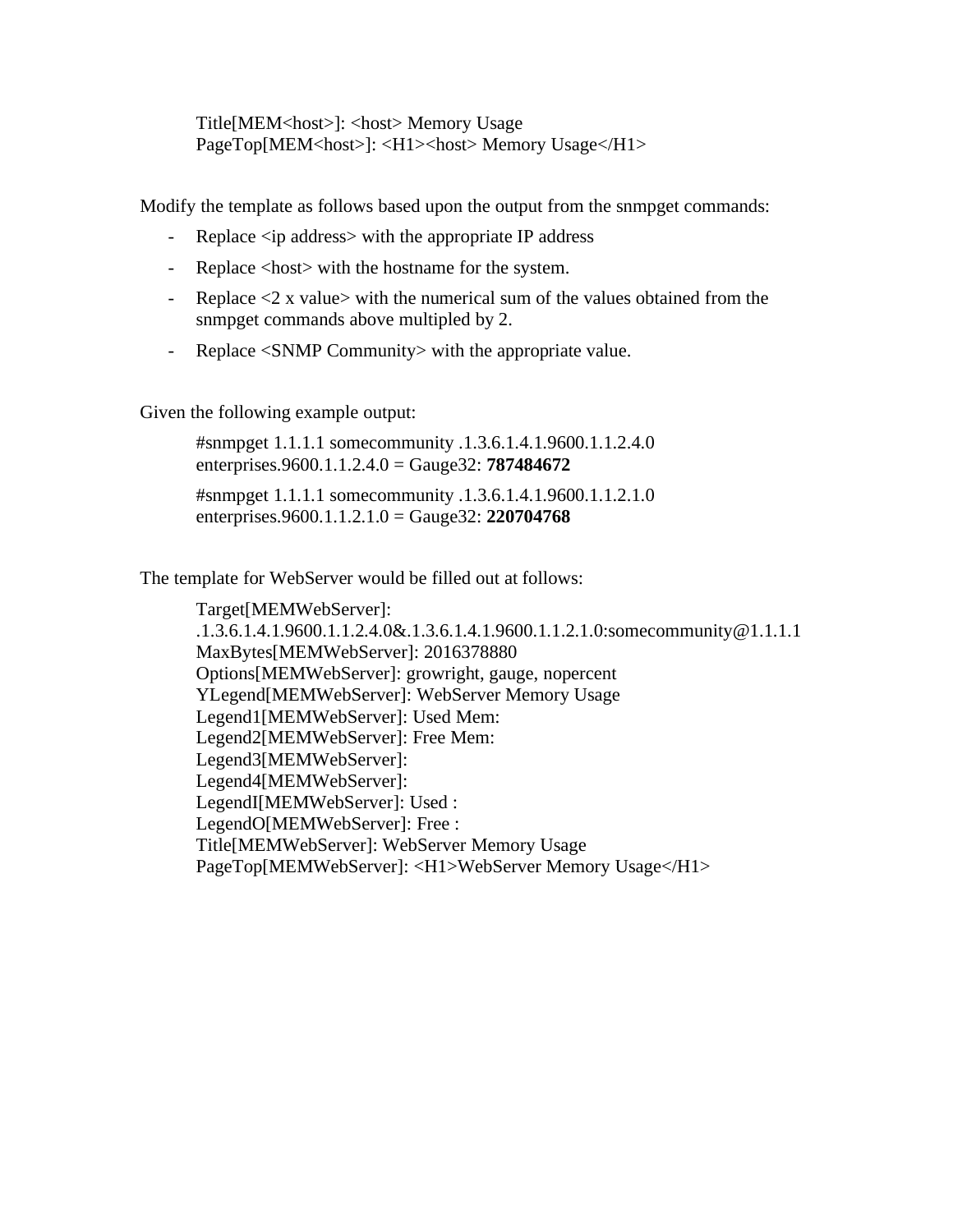

# **Memory Utilization – What to look for**

Reviewing the graphs for memory utilization is very effective in identifying memory leaks, such as the one displayed on the graph in the slide. This information is very useful in maintaining the operational functionality of a system that exhibits characteristics of a memory leak. This issue is typically addressed in one of the following ways:

- Identifying and fixing the code that is the root cause of the memory leak
- Implementing scheduled reboots to "reset" the system and reduce the impact of a memory leak
- Prolonging the amount of time a system remains operationally viable by increasing the amount of memory in a system.

At the same time, this graph provides good information when determining if the memory available in the system is sufficient for its purpose. If the amount of free memory is exceedingly low even after a fresh reboot, the system likely needs more memory.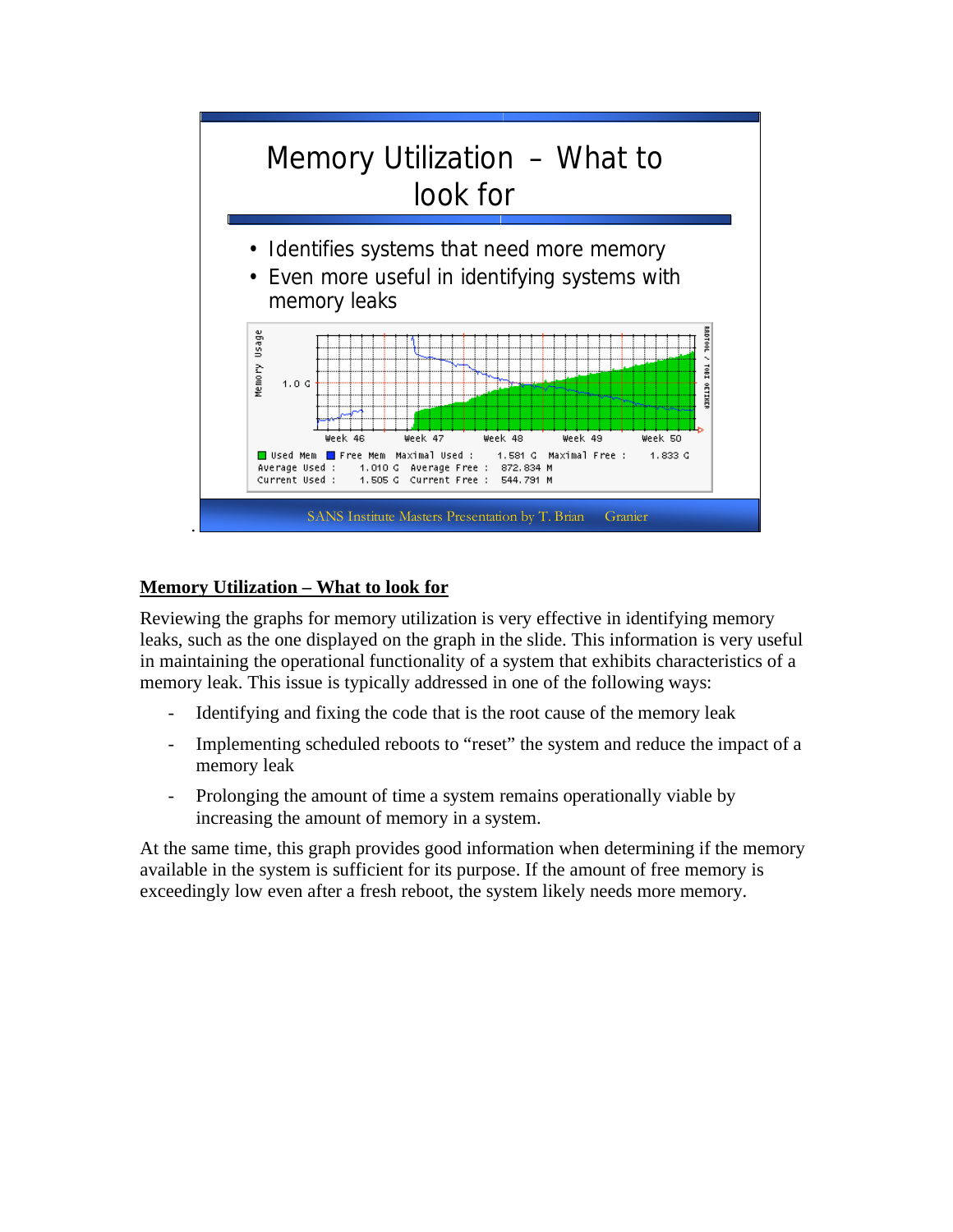

#### **Monitoring Setup – CPU Utilization**

The next template will demonstrate how to use the cpu utilization template. To complete this template, the following command will need to be run:

snmpwalk <IP Address> <SNMP Community> .1.3.6.1.4.1.9600.1.1.5.1.1

We would expect to see something similar to the following as output:

enterprises.9600.1.1.5.1.1.1.**48** = "0" enterprises.9600.1.1.5.1.1.1.**49** = "1" enterprises.9600.1.1.5.1.1.1.**50** = "2" enterprises.9600.1.1.5.1.1.1.**51** = "3" enterprises.9600.1.1.5.1.1.6.95.84.111.116.97.108 = "\_Total"

What can change here is the number of responses and the last digit to the left of the equal sign. Each unique line identifies a single processor. In the case displayed above, there are four processors. Remember that MRTG retrieves information in pairs. If a system has one processor, the same OID will be queried twice. If it has 2 processors, then both OIDs will be used in one config file. If it has 3, then the first config file uses the first two OIDs and the second will gather information for the third OID twice, and so on. This is the same issue as with setting up monitoring for disks.

The CPU Utilization template is as follows:

Target[cpu#<host>]: .1.3.6.1.4.1.9600.1.1.5.1.5.1.?&.1.3.6.1.4.1.9600.1.1.5.1.5.1.?:<snmp Community>@<IP Address> MaxBytes[cpu#<host>]: 100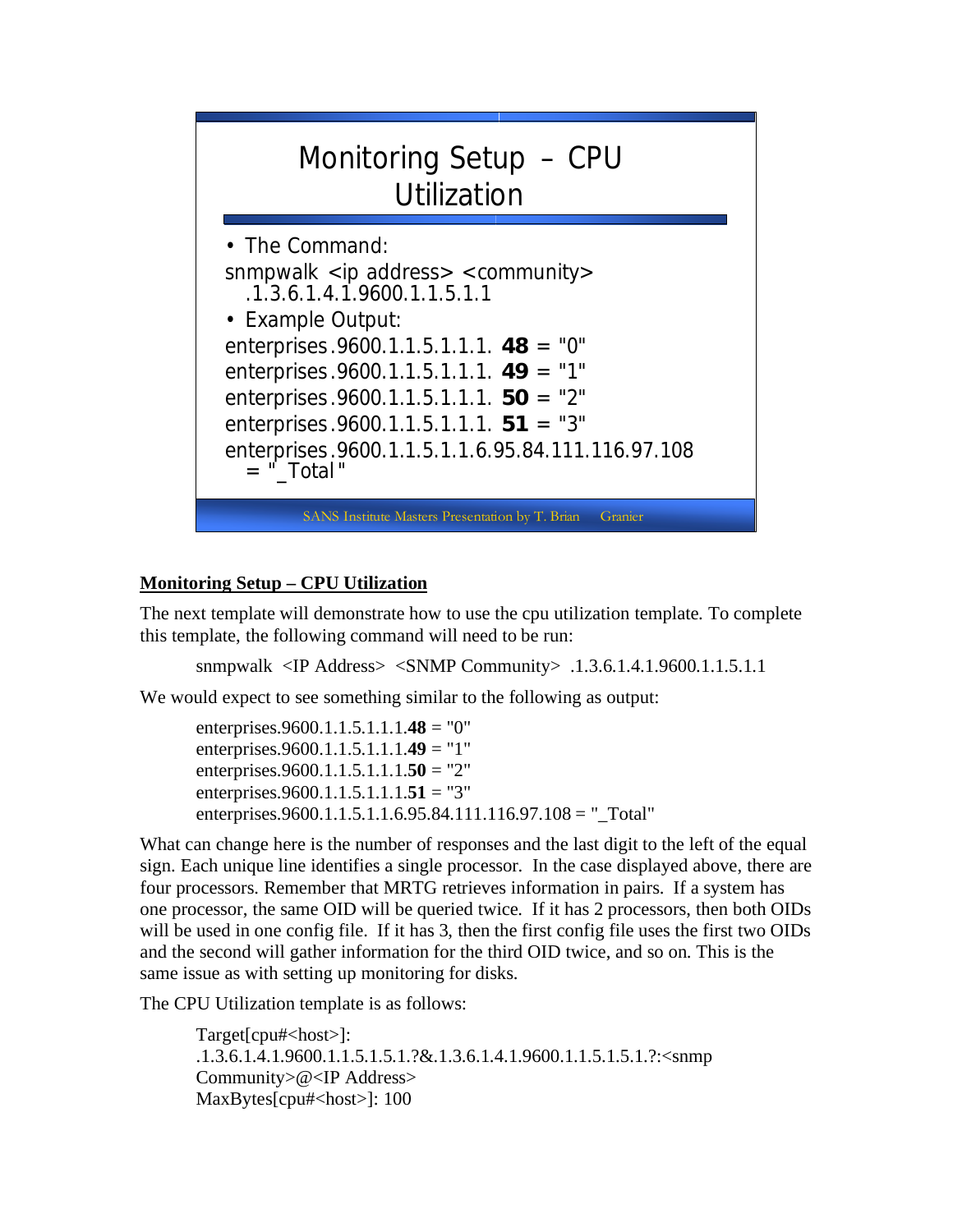Options[cpu#<host>]: growright, gauge, nopercent YLegend[cpu#<host>]: <host> CPU Usage ShortLegend[cpu#<host>]: % Legend1[cpu#<host>]: CPU ? Utilization Legend2[cpu#<host>]: CPU ? Utilization Legend3[cpu#<host>]: Legend4[cpu#<host>]: LegendI[cpu#<host>]: CPU ? LegendO[cpu#<host>]: CPU ? Title[cpu#<host>]: <host> CPU Utilization PageTop[cpu#<host>]: <H1><host> CPU Utilization</H1>

Modify the template as follows based upon the output from the snmpwalk command:

- Replace the # sign as follows:
	- $\circ$  # is not present for the first config file set
	- o # is 2 for the second (for 3 or more processors)
	- $\circ$  # is 3 for the third (for 5 or more processors)
	- o Etc…
- Replace <host> with the host name.
- Replace ? with the appropriate Processor number  $(+1)$  from the snmpwalk command.
- Replace <SNMP Community> with the appropriate community name
- Replace <ip address> with the appropriate IP address.

To demonstrate, follow the example output for host 'WebServer' below:

#snmpwalk 1.1.1.1 somecommunity .1.3.6.1.4.1.9600.1.1.5.1.1 enterprises.9600.1.1.5.1.1.1.**48** = "0" enterprises.9600.1.1.5.1.1.1.**49** = "1" enterprises.9600.1.1.5.1.1.1.**50** = "2" enterprises.9600.1.1.5.1.1.1.**51** = "3" enterprises.9600.1.1.5.1.1.6.95.84.111.116.97.108 = "\_Total"

So the template would be completed as follows:

Target[cpuWEBSERVER]: .1.3.6.1.4.1.9600.1.1.5.1.5.1.48&.1.3.6.1.4.1.9600.1.1.5.1.5.1.49:somecommunity @1.1.1.1 MaxBytes[cpuWEBSERVER]: 100 Options[cpuWEBSERVER]: growright, gauge, nopercent YLegend[cpuWEBSERVER]: WEBSERVER CPU Usage ShortLegend[cpuWEBSERVER]: % Legend1[cpuWEBSERVER]: CPU 1 Utilization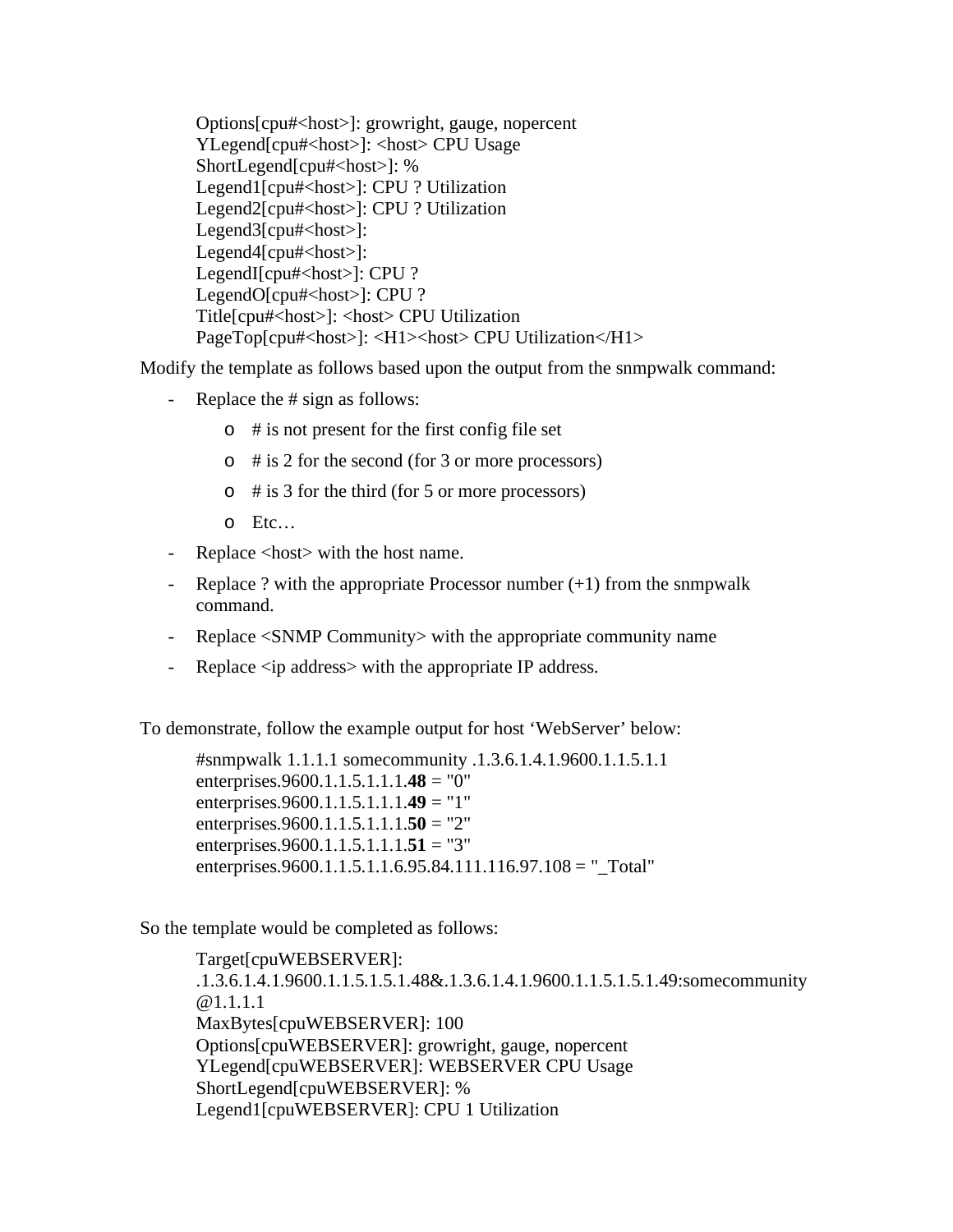Legend2[cpuWEBSERVER]: CPU 2 Utilization Legend3[cpuWEBSERVER]: Legend4[cpuWEBSERVER]: LegendI[cpuWEBSERVER]: CPU 1 LegendO[cpuWEBSERVER]: CPU 2 Title[cpuWEBSERVER]: WEBSERVER CPU Utilization PageTop[cpuWEBSERVER]: <H1>WEBSERVER CPU Utilization</H1>

#### AND

Target[cpu2WEBSERVER]: .1.3.6.1.4.1.9600.1.1.5.1.5.1.50&.1.3.6.1.4.1.9600.1.1.5.1.5.1.51:somecommunity @1.1.1.1 MaxBytes[cpu2WEBSERVER]: 100 Options[cpu2WEBSERVER]: growright, gauge, nopercent YLegend[cpu2WEBSERVER]: WEBSERVER CPU Usage ShortLegend[cpu2WEBSERVER]: % Legend1[cpu2WEBSERVER]: CPU 3 Utilization Legend2[cpu2WEBSERVER]: CPU 4 Utilization Legend3[cpu2WEBSERVER]: Legend4[cpu2WEBSERVER]: LegendI[cpu2WEBSERVER]: CPU 3 LegendO[cpu2WEBSERVER]: CPU 4 Title[cpu2WEBSERVER]: WEBSERVER CPU Utilization PageTop[cpu2WEBSERVER]: <H1>WEBSERVER CPU Utilization</H1>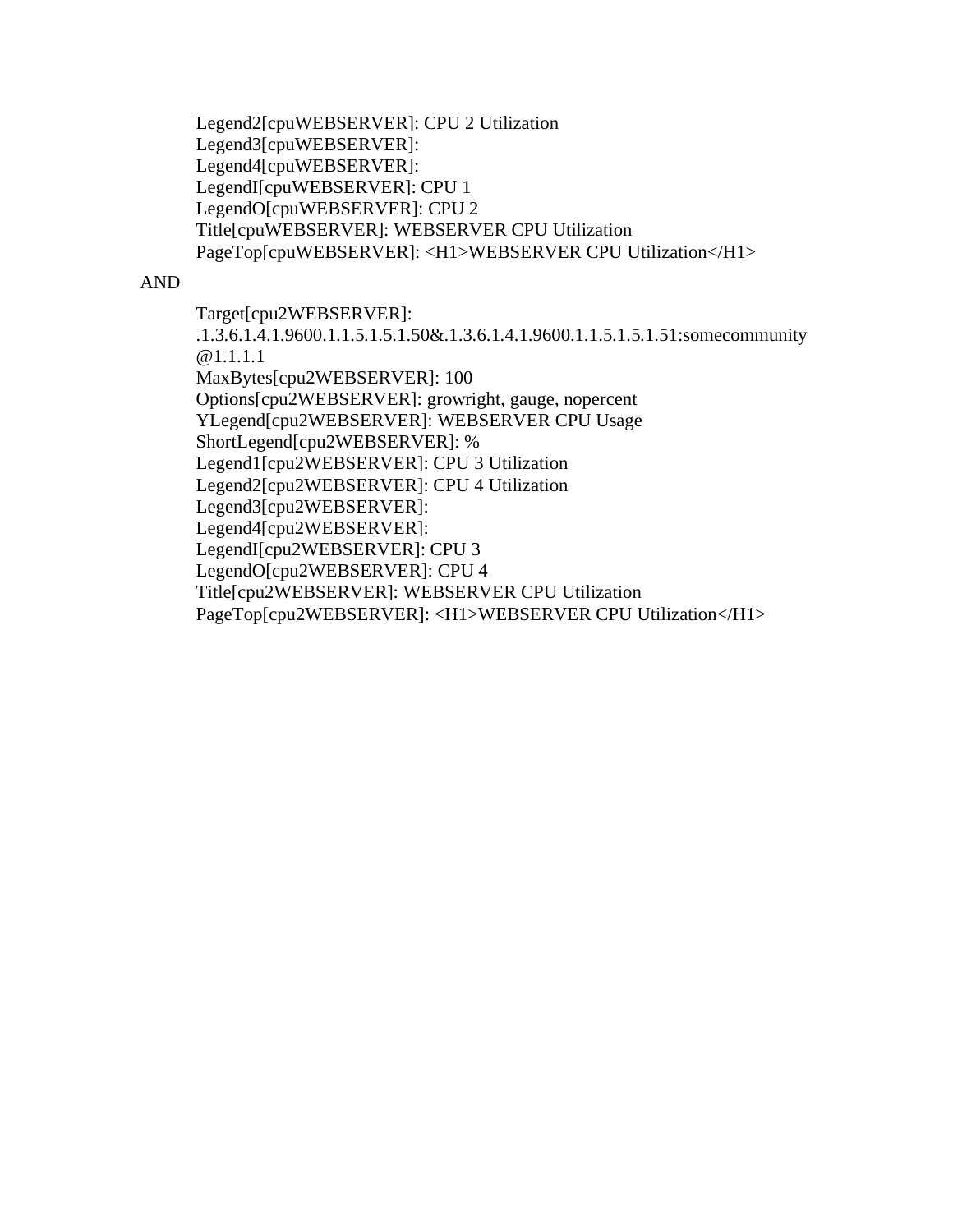

#### **CPU Utilization – What to look for**

When watching CPU utilization, we are mostly going to be looking for periods of time when processor utilization is very high and remains that way. This could indicate a hung application, that the processor is insufficient for the needs of the system or identify periods of time when scheduled tasks might need to be carefully considered to have certain events occur during off peak hours. Ultimately, these graphs help to establish a baseline of normal behavior for the system being monitored. For the graph illustrated in the slide, this happens to be an indication of normal backup behavior that occurs on the target system. This graph was taken from the daily utilization graph for a system on a Sunday morning. On Saturday, at approximately 12:30 PM, a full backup initiated on the target system. This full backup took approximately 4 and  $\frac{1}{2}$  hours. The following Sunday morning shortly after midnight, an incremental backup was initiated. The backup failed after approximately 20 minutes. The incremental backup was then restarted and took approximately 1 hour to complete. For this system, this is normal processor utilization behavior based upon the scheduled events that are known to be occurring for the system.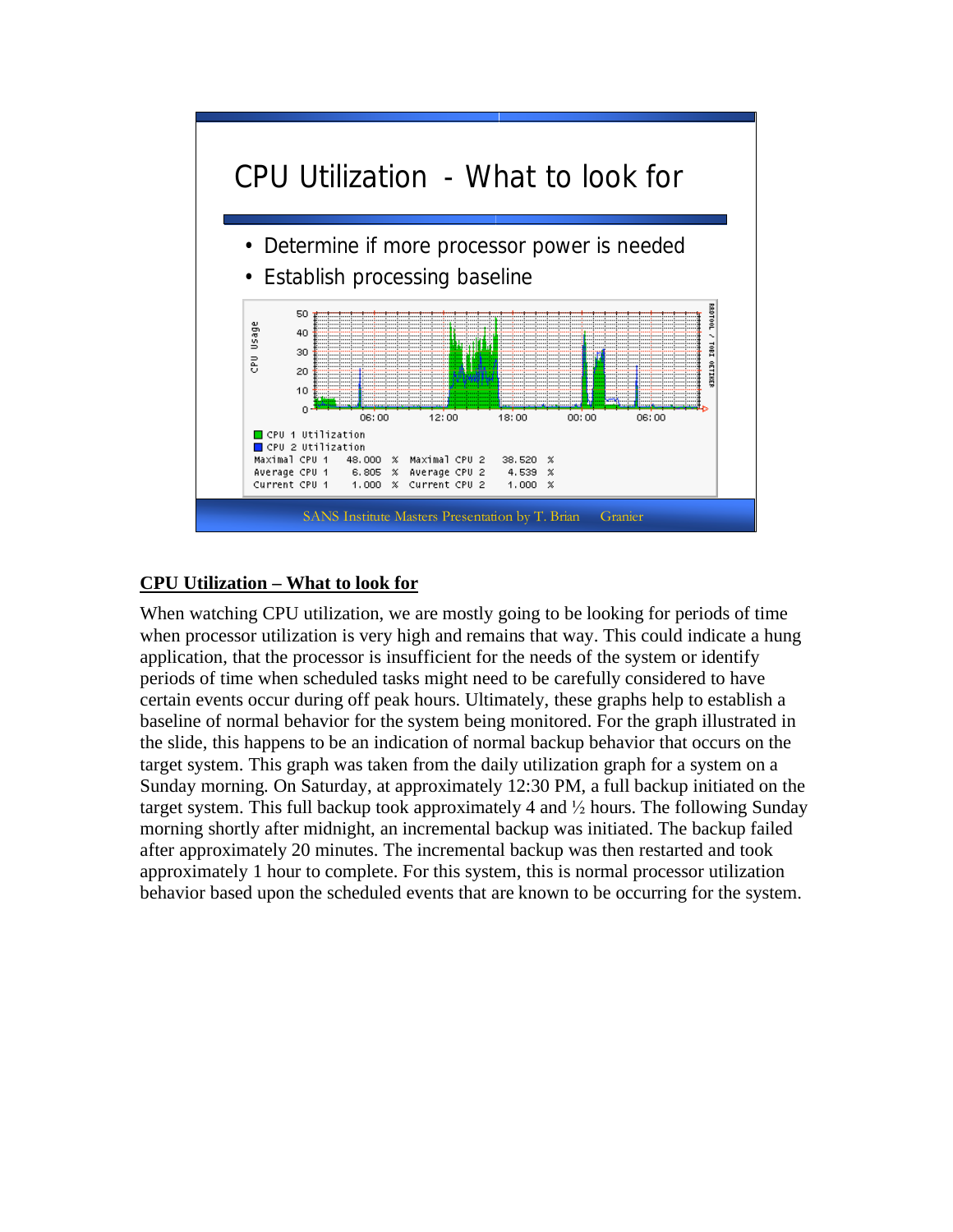

## **Monitoring Setup – Network Utilization**

Identifying the correct OID for network utilization monitoring is fairly tricky to figure out. The information needed can be obtained from issuing the following command:

snmpwalk  $\langle$ ip address $>$  $\langle$ snmp community $>$ .1.3.6.1.4.1.9600.1.1.3.1.1

You should see output similar to this:

enterprises.9600.1.1.3.1.1.**20.73.110.116.101.108.91.82.93.32.80.82.79.32.65.100 .97.112.116.101.114** = "Intel[R] PRO Adapter" enterprises.9600.1.1.3.1.1.**22.73.110.116.101.108.91.82.93.32.80.82.79.32.65.100 .97.112.116.101.114.35.49** = "Intel[R] PRO Adapter#1" enterprises.9600.1.1.3.1.1.**25.77.83.32.84.67.80.32.76.111.111.112.98.97.99.107. 32.105.110.116.101.114.102.97.99.101** = "MS TCP Loopback interface"

Use this output to determine which interface you are going to use. The resulting output will tell you the name and of the actual physical interfaces on this particular server. Thus, it is necessary to get into the server itself via the console or through a Remote Desktop session, and verify the name of the interface that is used in the Network connections properties.

This output shows that there are two physical interfaces available on the server. After getting into the server, verify the name of the interface and use the interface that is associated with the one you wish to monitor. "MS TCP Loopback interface" is not an acceptable interface to use as it is a virtual interface that has no real meaning with respect to monitoring network utilization.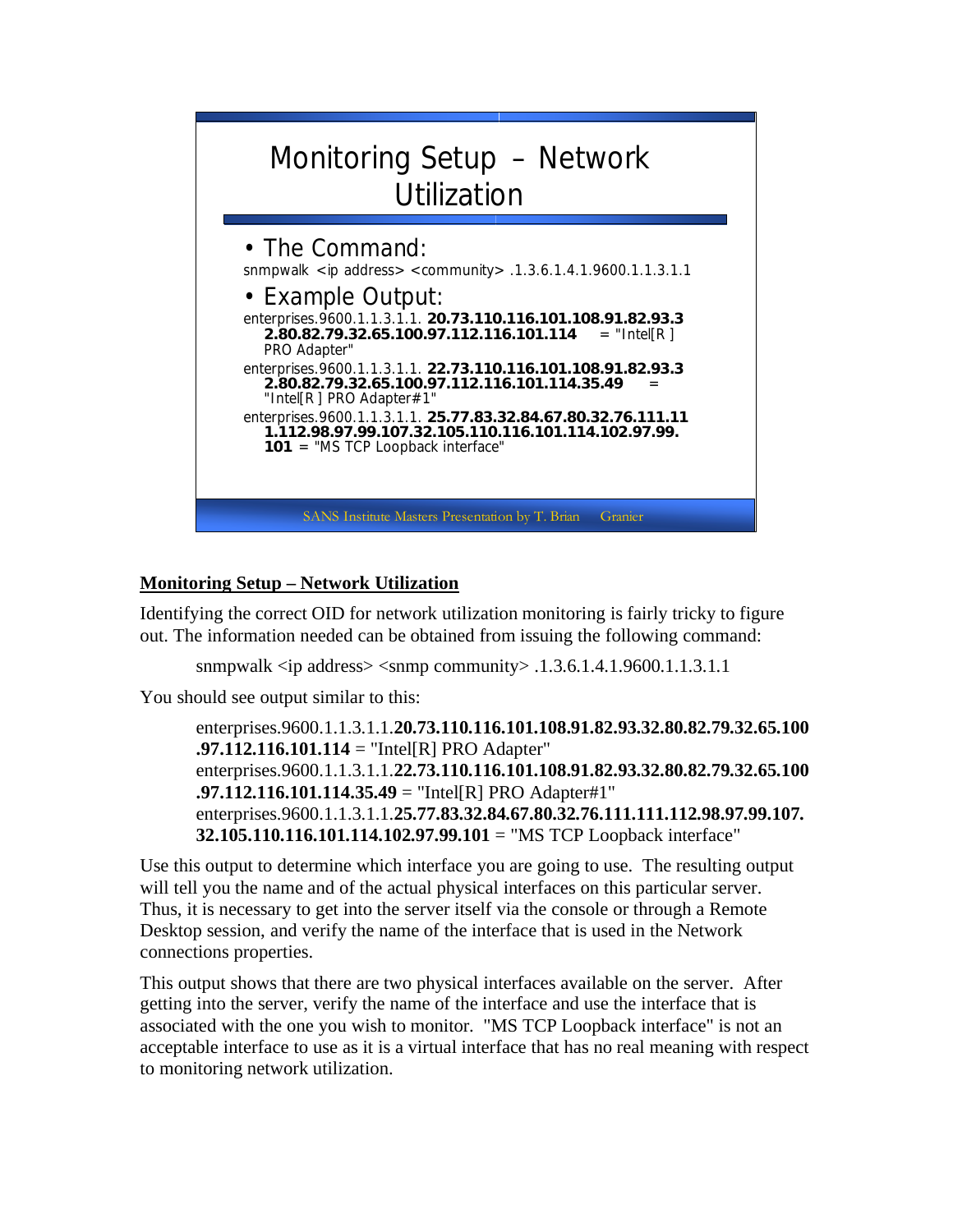The bandwidth utilization template is as follows:

Target[net<host>]: .1.3.6.1.4.1.9600.1.1.3.1.3.<a long string of numbers>&.1.3.6.1.4.1.9600.1.1.3.1.2.<a long string of numbers>:<snmp community $\geq 0$  <ip address> MaxBytes[net<host>]: 1000000000 Options[net<host>]: growright, gauge, nopercent YLegend[net<host>]: <host> Bandwidth Usage Legend1[net<host>]: Outbound bytes/sec: Legend2[net<host>]: Inbound bytes/sec: Legend3[net<host>]:  $Legend4[net$ ]: LegendI[net<host>]: Out : LegendO[net<host>]: In : Title[net<host>]: <host> Bandwidth Usage PageTop[net<host>]: <H1><host> Bandwidth Usage</H1>

Modify the template as follows based upon the output from the snmpwalk command:

- Replace <host> with the host name.
- Replace  $\leq a$  long string of numbers with string of numbers after "enterprises.9600.1.1.3.1.1." associated with the appropriate interface from the snmpwalk command
- Replace <SNMP Community> with the appropriate community name
- Replace <ip address> with the appropriate IP address.

Given the example output for host 'WebServer':

#snmpwalk 1.1.1.1 somecommunity .1.3.6.1.4.1.9600.1.1.3.1.1 enterprises.9600.1.1.3.1.1.**20.73.110.116.101.108.91.82.93.32.80.82.79.32.65.100 .97.112.116.101.114** = "Intel[R] PRO Adapter" enterprises.9600.1.1.3.1.1.**22.73.110.116.101.108.91.82.93.32.80.82.79.32.65.100 .97.112.116.101.114.35.49** = "Intel[R] PRO Adapter#1" enterprises.9600.1.1.3.1.1.**25.77.83.32.84.67.80.32.76.111.111.112.98.97.99.107. 32.105.110.116.101.114.102.97.99.101** = "MS TCP Loopback interface"

And given that we know we want the "Intel[R] PRO Adapter] the template would then be filled out like this:

Target[netWEBSERVER]: .1.3.6.1.4.1.9600.1.1.3.1.3.20.73.110.116.101.108.91.82.93.32.80.82.79.32.65.100 .97.112.116.101.114&.1.3.6.1.4.1.9600.1.1.3.1.2.20.73.110.116.101.108.91.82.93 .32.80.82.79.32.65.100.97.112.116.101.114:somecommunity@1.1.1.1 MaxBytes[netWEBSERVER]: 1000000000 Options[netWEBSERVER]: growright, gauge, nopercent YLegend[netWEBSERVER]: WEBSERVER Bandwidth Usage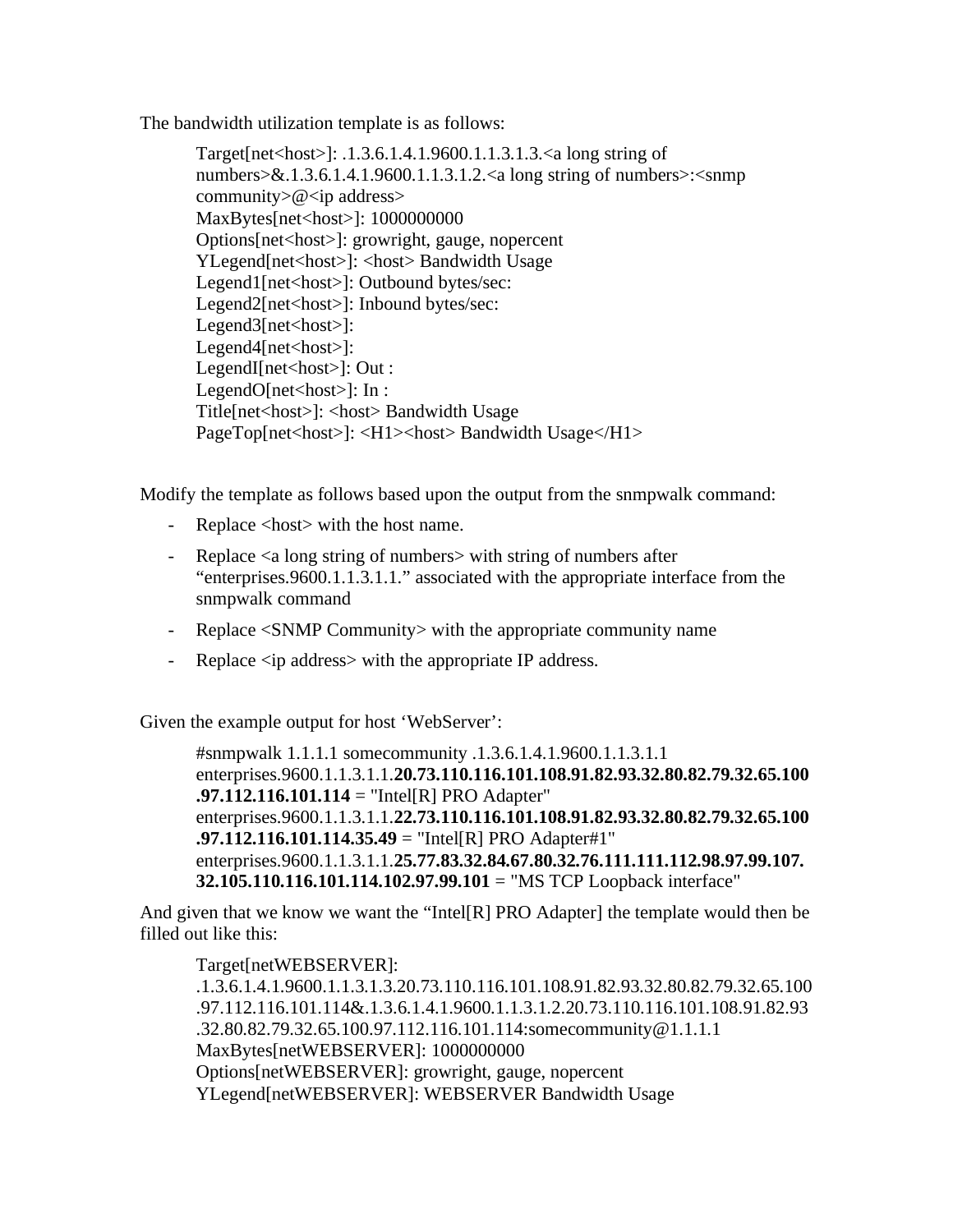Legend1[netWEBSERVER]: Outbound bytes/sec: Legend2[netWEBSERVER]: Inbound bytes/sec: Legend3[netWEBSERVER]: Legend4[netWEBSERVER]: LegendI[netWEBSERVER]: Out : LegendO[netWEBSERVER]: In : Title[netWEBSERVER]: WEBSERVER Bandwidth Usage PageTop[netWEBSERVER]: <H1>WEBSERVER Bandwidth Usage</H1>